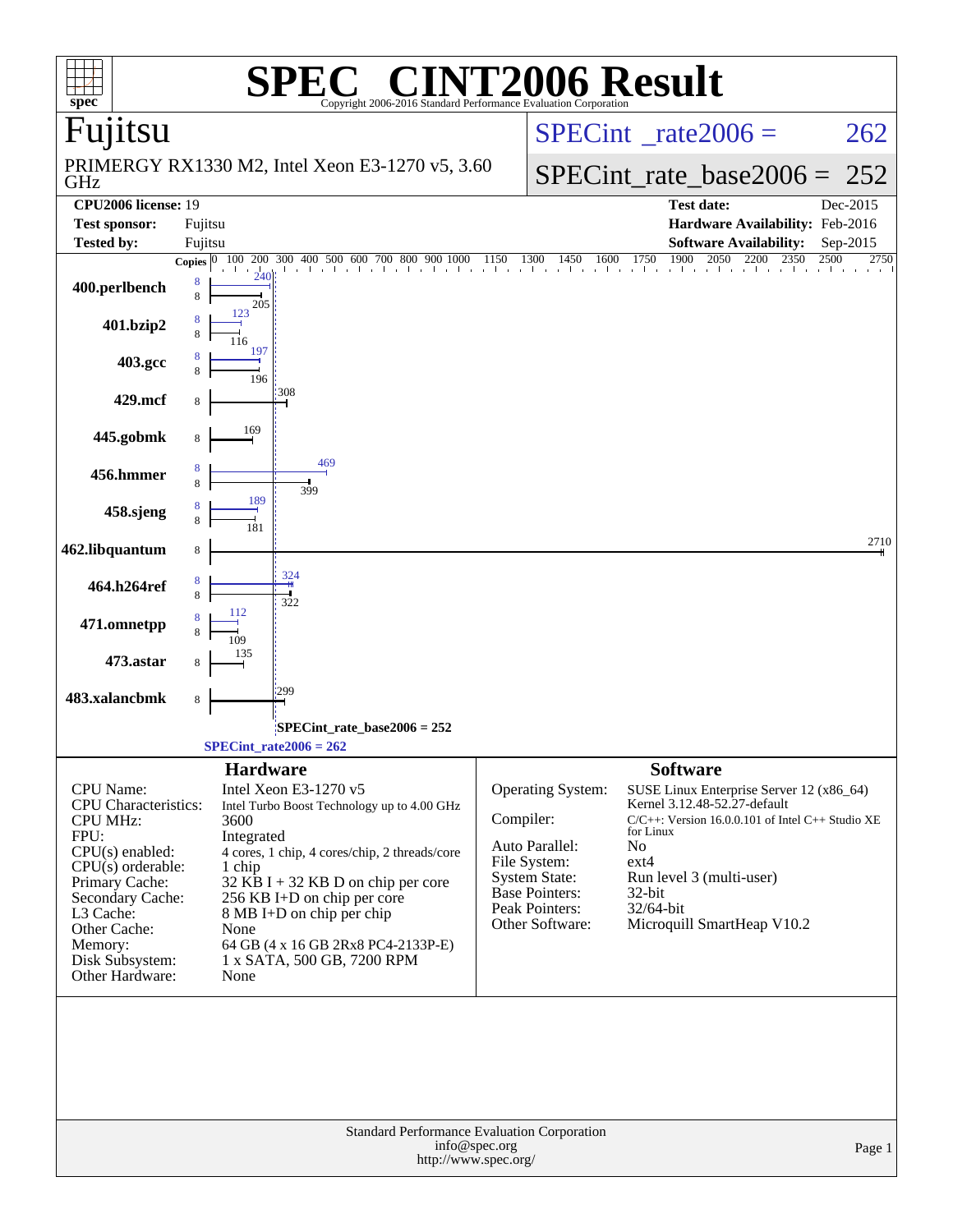

# **[SPEC CINT2006 Result](http://www.spec.org/auto/cpu2006/Docs/result-fields.html#SPECCINT2006Result)**

### Fujitsu

GHz PRIMERGY RX1330 M2, Intel Xeon E3-1270 v5, 3.60 SPECint rate  $2006 = 262$ 

### [SPECint\\_rate\\_base2006 =](http://www.spec.org/auto/cpu2006/Docs/result-fields.html#SPECintratebase2006)  $252$

**[CPU2006 license:](http://www.spec.org/auto/cpu2006/Docs/result-fields.html#CPU2006license)** 19 **[Test date:](http://www.spec.org/auto/cpu2006/Docs/result-fields.html#Testdate)** Dec-2015 **[Test sponsor:](http://www.spec.org/auto/cpu2006/Docs/result-fields.html#Testsponsor)** Fujitsu **[Hardware Availability:](http://www.spec.org/auto/cpu2006/Docs/result-fields.html#HardwareAvailability)** Feb-2016 **[Tested by:](http://www.spec.org/auto/cpu2006/Docs/result-fields.html#Testedby)** Fujitsu **[Software Availability:](http://www.spec.org/auto/cpu2006/Docs/result-fields.html#SoftwareAvailability)** Sep-2015

### **[Results Table](http://www.spec.org/auto/cpu2006/Docs/result-fields.html#ResultsTable)**

|                    | <b>Base</b>                                                                                              |                |       |                |            |                |                  | <b>Peak</b>    |                |              |                |              |                |              |
|--------------------|----------------------------------------------------------------------------------------------------------|----------------|-------|----------------|------------|----------------|------------------|----------------|----------------|--------------|----------------|--------------|----------------|--------------|
| <b>Benchmark</b>   | <b>Copies</b>                                                                                            | <b>Seconds</b> | Ratio | <b>Seconds</b> | Ratio      | <b>Seconds</b> | Ratio            | <b>Copies</b>  | <b>Seconds</b> | <b>Ratio</b> | <b>Seconds</b> | <b>Ratio</b> | <b>Seconds</b> | <b>Ratio</b> |
| 400.perlbench      | 8                                                                                                        | 381            | 205   | 383            | 204        | 381            | 205              | 8              | 325            | 240          | 326            | 240          | 325            | 240          |
| 401.bzip2          | 8                                                                                                        | 668            | 116   | 659            | 117        | 670            | 115              | 8              | 631            | 122          | 629            | 123          | 628            | 123          |
| $403.\mathrm{gcc}$ | 8                                                                                                        | 329            | 196   | 329            | <b>196</b> | 327            | 197              | 8              | 328            | 196          | 326            | 197          | 325            | 198          |
| $429$ .mcf         | 8                                                                                                        | 238            | 307   | 237            | 308        | 237            | 308              | 8              | 238            | 307          | 237            | 308          | 237            | 308          |
| $445$ .gobm $k$    | 8                                                                                                        | 496            | 169   | 499            | 168        | 497            | <b>169</b>       | 8              | 496            | 169          | 499            | 168          | <u>497</u>     | <u>169</u>   |
| 456.hmmer          | 8                                                                                                        | 187            | 399   | 188            | 396        | 185            | 402l             | 8              | 159            | 469          | 160            | 466          | 159            | 469          |
| $458$ .sjeng       | 8                                                                                                        | 534            | 181   | 534            | 181        | 535            | 181              | 8              | <u>513</u>     | 189          | 513            | 189          | 513            | 189          |
| 462.libquantum     | 8                                                                                                        | 61.3           | 2700  | 61.1           | 2710       | 61.1           | 2710             | 8              | 61.3           | 2700         | 61.1           | 2710         | 61.1           | 2710         |
| 464.h264ref        | 8                                                                                                        | 550            | 322   | 555            | 319        | 542            | 327              | 8              | 546            | 324          | 534            | 331          | 562            | 315          |
| 471.omnetpp        | 8                                                                                                        | 459            | 109   | 459            | 109        | 460            | 109 <sub>1</sub> | 8              | 448            | 112          | 448            | <b>112</b>   | 448            | 112          |
| $473$ . astar      | 8                                                                                                        | 419            | 134   | 417            | <b>135</b> | 417            | 135              | 8              | 419            | 134          | 417            | 135          | 417            | 135          |
| 483.xalancbmk      | 8                                                                                                        | 185            | 298   | 185            | 299        | 184            | <b>299</b>       | $\overline{8}$ | 185            | 298          | 185            | 299          | 184            | 299          |
|                    | Results appear in the order in which they were run. Bold underlined text indicates a median measurement. |                |       |                |            |                |                  |                |                |              |                |              |                |              |

### **[Submit Notes](http://www.spec.org/auto/cpu2006/Docs/result-fields.html#SubmitNotes)**

 The taskset mechanism was used to bind copies to processors. The config file option 'submit' was used to generate taskset commands to bind each copy to a specific processor. For details, please see the config file.

### **[Operating System Notes](http://www.spec.org/auto/cpu2006/Docs/result-fields.html#OperatingSystemNotes)**

Stack size set to unlimited using "ulimit -s unlimited"

### **[Platform Notes](http://www.spec.org/auto/cpu2006/Docs/result-fields.html#PlatformNotes)**

Standard Performance Evaluation Corporation BIOS configuration: Sysinfo program /home/SPECcpu2006/config/sysinfo.rev6914 \$Rev: 6914 \$ \$Date:: 2014-06-25 #\$ e3fbb8667b5a285932ceab81e28219e1 running on RX1330M2 Sat Dec 12 13:58:15 2015 This section contains SUT (System Under Test) info as seen by some common utilities. To remove or add to this section, see: <http://www.spec.org/cpu2006/Docs/config.html#sysinfo> From /proc/cpuinfo model name : Intel(R) Xeon(R) CPU E3-1270 v5 @ 3.60GHz 1 "physical id"s (chips) 8 "processors" cores, siblings (Caution: counting these is hw and system dependent. The following excerpts from /proc/cpuinfo might not be reliable. Use with caution.) cpu cores : 4 Continued on next page

[info@spec.org](mailto:info@spec.org) <http://www.spec.org/>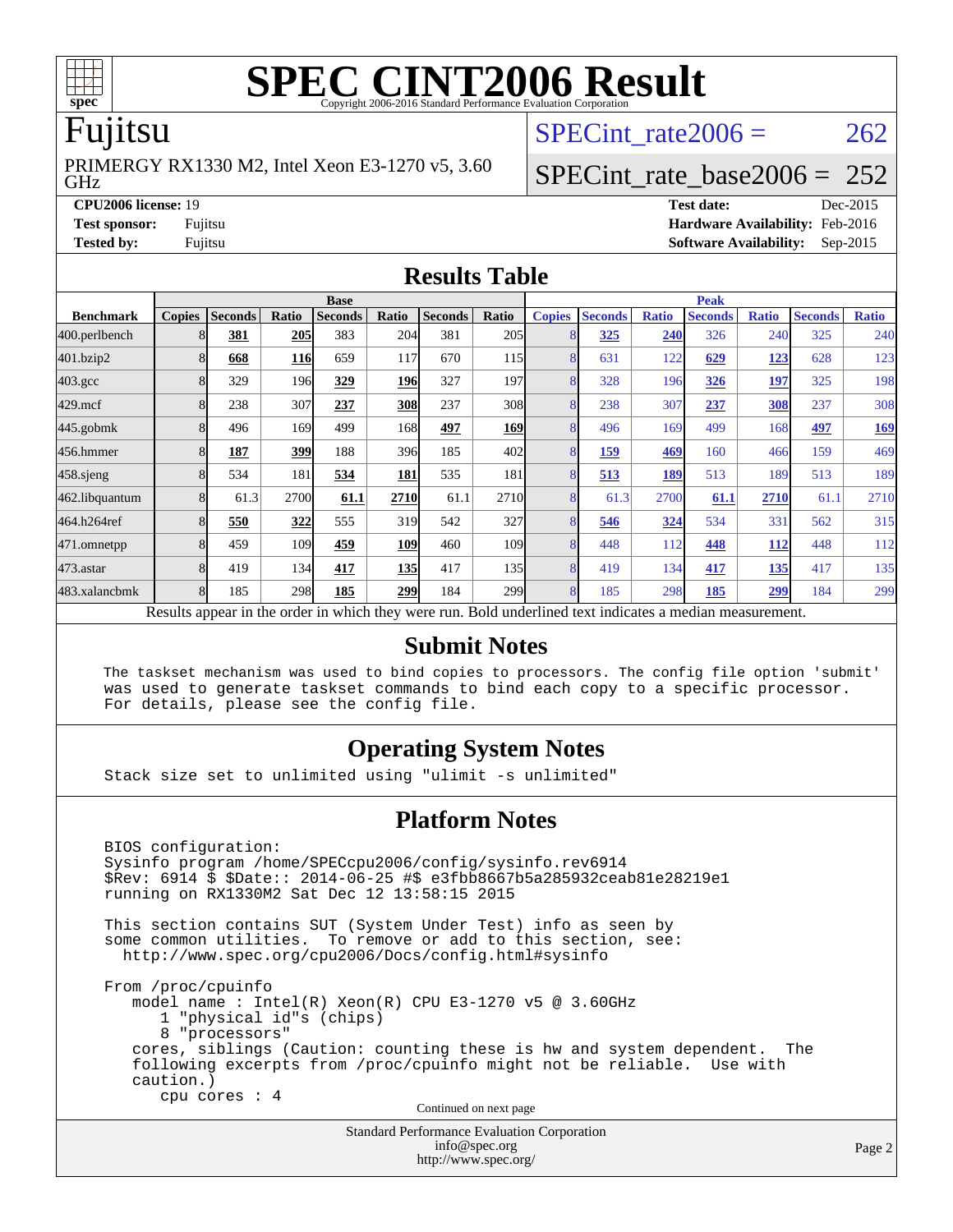

### **[SPEC CINT2006 Result](http://www.spec.org/auto/cpu2006/Docs/result-fields.html#SPECCINT2006Result)** Copyright 2006-2016 Standard Performance Evaluation Corporation

### Fujitsu

GHz PRIMERGY RX1330 M2, Intel Xeon E3-1270 v5, 3.60 SPECint rate $2006 = 262$ 

[SPECint\\_rate\\_base2006 =](http://www.spec.org/auto/cpu2006/Docs/result-fields.html#SPECintratebase2006)  $252$ 

**[CPU2006 license:](http://www.spec.org/auto/cpu2006/Docs/result-fields.html#CPU2006license)** 19 **[Test date:](http://www.spec.org/auto/cpu2006/Docs/result-fields.html#Testdate)** Dec-2015 **[Test sponsor:](http://www.spec.org/auto/cpu2006/Docs/result-fields.html#Testsponsor)** Fujitsu **[Hardware Availability:](http://www.spec.org/auto/cpu2006/Docs/result-fields.html#HardwareAvailability)** Feb-2016 **[Tested by:](http://www.spec.org/auto/cpu2006/Docs/result-fields.html#Testedby)** Fujitsu **[Software Availability:](http://www.spec.org/auto/cpu2006/Docs/result-fields.html#SoftwareAvailability)** Sep-2015

### **[Platform Notes \(Continued\)](http://www.spec.org/auto/cpu2006/Docs/result-fields.html#PlatformNotes)**

 siblings : 8 physical 0: cores 0 1 2 3 cache size : 8192 KB From /proc/meminfo<br>MemTotal: 65905164 kB HugePages\_Total: 0<br>Hugepagesize: 2048 kB Hugepagesize: /usr/bin/lsb\_release -d SUSE Linux Enterprise Server 12 From /etc/\*release\* /etc/\*version\* SuSE-release: SUSE Linux Enterprise Server 12 (x86\_64) VERSION = 12 PATCHLEVEL = 0 # This file is deprecated and will be removed in a future service pack or release. # Please check /etc/os-release for details about this release. os-release: NAME="SLES" VERSION="12" VERSION\_ID="12" PRETTY NAME="SUSE Linux Enterprise Server 12" ID="sles" ANSI\_COLOR="0;32" CPE\_NAME="cpe:/o:suse:sles:12" uname -a: Linux RX1330M2 3.12.48-52.27-default #1 SMP Mon Oct 5 10:08:10 UTC 2015 (314f0e3) x86\_64 x86\_64 x86\_64 GNU/Linux run-level 5 Dec 12 13:56 SPEC is set to: /home/SPECcpu2006 Filesystem Type Size Used Avail Use% Mounted on /dev/sda4 xfs 889G 9.3G 880G 2% /home Additional information from dmidecode: Warning: Use caution when you interpret this section. The 'dmidecode' program reads system data which is "intended to allow hardware to be accurately determined", but the intent may not be met, as there are frequent changes to hardware, firmware, and the "DMTF SMBIOS" standard. BIOS FUJITSU // American Megatrends Inc. V5.0.0.11 R1.4.0 for D3375-A1x 11/18/2015 Memory: 4x Samsung M391A2K43BB1-CPB 16 GB 2 rank 2133 MHz (End of data from sysinfo program)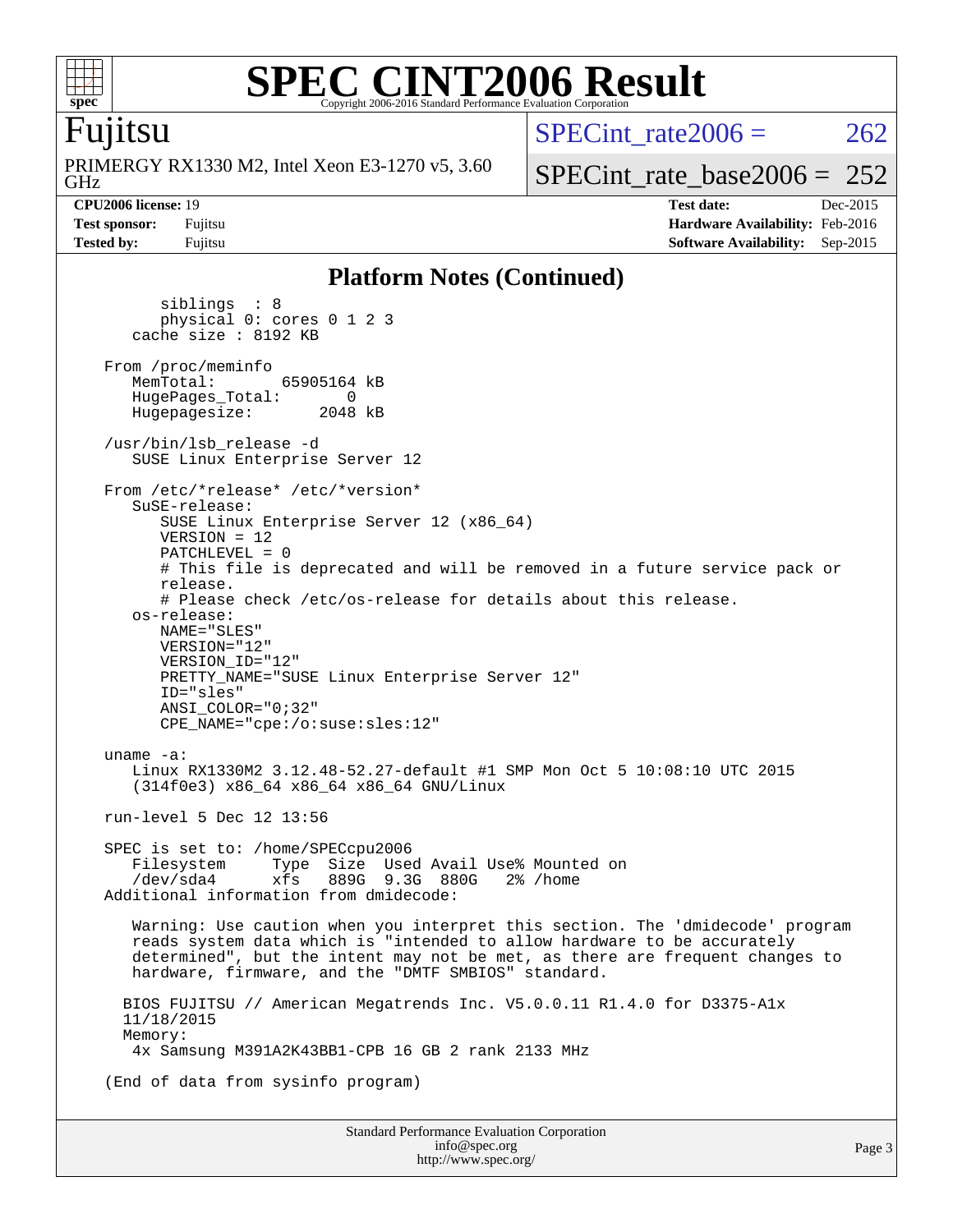

## **[SPEC CINT2006 Result](http://www.spec.org/auto/cpu2006/Docs/result-fields.html#SPECCINT2006Result)**

### Fujitsu

GHz PRIMERGY RX1330 M2, Intel Xeon E3-1270 v5, 3.60 SPECint rate $2006 = 262$ 

[SPECint\\_rate\\_base2006 =](http://www.spec.org/auto/cpu2006/Docs/result-fields.html#SPECintratebase2006)  $252$ 

**[Tested by:](http://www.spec.org/auto/cpu2006/Docs/result-fields.html#Testedby)** Fujitsu **[Software Availability:](http://www.spec.org/auto/cpu2006/Docs/result-fields.html#SoftwareAvailability)** Sep-2015

**[CPU2006 license:](http://www.spec.org/auto/cpu2006/Docs/result-fields.html#CPU2006license)** 19 **[Test date:](http://www.spec.org/auto/cpu2006/Docs/result-fields.html#Testdate)** Dec-2015 **[Test sponsor:](http://www.spec.org/auto/cpu2006/Docs/result-fields.html#Testsponsor)** Fujitsu **[Hardware Availability:](http://www.spec.org/auto/cpu2006/Docs/result-fields.html#HardwareAvailability)** Feb-2016

### **[General Notes](http://www.spec.org/auto/cpu2006/Docs/result-fields.html#GeneralNotes)**

Environment variables set by runspec before the start of the run: LD\_LIBRARY\_PATH = "/home/SPECcpu2006/libs/32:/home/SPECcpu2006/libs/64:/home/SPECcpu2006/sh"

 Binaries compiled on a system with 1x Intel Core i5-4670K CPU + 32GB memory using RedHat EL 7.1 Transparent Huge Pages enabled with: echo always > /sys/kernel/mm/transparent\_hugepage/enabled

For information about Fujitsu please visit: <http://www.fujitsu.com>

### **[Base Compiler Invocation](http://www.spec.org/auto/cpu2006/Docs/result-fields.html#BaseCompilerInvocation)**

#### [C benchmarks](http://www.spec.org/auto/cpu2006/Docs/result-fields.html#Cbenchmarks):

[icc -m32 -L/opt/intel/compilers\\_and\\_libraries\\_2016/linux/compiler/lib/ia32\\_lin](http://www.spec.org/cpu2006/results/res2016q1/cpu2006-20160111-38676.flags.html#user_CCbase_intel_icc_e10256ba5924b668798078a321b0cb3f)

#### [C++ benchmarks:](http://www.spec.org/auto/cpu2006/Docs/result-fields.html#CXXbenchmarks)

[icpc -m32 -L/opt/intel/compilers\\_and\\_libraries\\_2016/linux/compiler/lib/ia32\\_lin](http://www.spec.org/cpu2006/results/res2016q1/cpu2006-20160111-38676.flags.html#user_CXXbase_intel_icpc_b4f50a394bdb4597aa5879c16bc3f5c5)

### **[Base Portability Flags](http://www.spec.org/auto/cpu2006/Docs/result-fields.html#BasePortabilityFlags)**

 400.perlbench: [-D\\_FILE\\_OFFSET\\_BITS=64](http://www.spec.org/cpu2006/results/res2016q1/cpu2006-20160111-38676.flags.html#user_basePORTABILITY400_perlbench_file_offset_bits_64_438cf9856305ebd76870a2c6dc2689ab) [-DSPEC\\_CPU\\_LINUX\\_IA32](http://www.spec.org/cpu2006/results/res2016q1/cpu2006-20160111-38676.flags.html#b400.perlbench_baseCPORTABILITY_DSPEC_CPU_LINUX_IA32) 401.bzip2: [-D\\_FILE\\_OFFSET\\_BITS=64](http://www.spec.org/cpu2006/results/res2016q1/cpu2006-20160111-38676.flags.html#user_basePORTABILITY401_bzip2_file_offset_bits_64_438cf9856305ebd76870a2c6dc2689ab) 403.gcc: [-D\\_FILE\\_OFFSET\\_BITS=64](http://www.spec.org/cpu2006/results/res2016q1/cpu2006-20160111-38676.flags.html#user_basePORTABILITY403_gcc_file_offset_bits_64_438cf9856305ebd76870a2c6dc2689ab) 429.mcf: [-D\\_FILE\\_OFFSET\\_BITS=64](http://www.spec.org/cpu2006/results/res2016q1/cpu2006-20160111-38676.flags.html#user_basePORTABILITY429_mcf_file_offset_bits_64_438cf9856305ebd76870a2c6dc2689ab) 445.gobmk: [-D\\_FILE\\_OFFSET\\_BITS=64](http://www.spec.org/cpu2006/results/res2016q1/cpu2006-20160111-38676.flags.html#user_basePORTABILITY445_gobmk_file_offset_bits_64_438cf9856305ebd76870a2c6dc2689ab) 456.hmmer: [-D\\_FILE\\_OFFSET\\_BITS=64](http://www.spec.org/cpu2006/results/res2016q1/cpu2006-20160111-38676.flags.html#user_basePORTABILITY456_hmmer_file_offset_bits_64_438cf9856305ebd76870a2c6dc2689ab) 458.sjeng: [-D\\_FILE\\_OFFSET\\_BITS=64](http://www.spec.org/cpu2006/results/res2016q1/cpu2006-20160111-38676.flags.html#user_basePORTABILITY458_sjeng_file_offset_bits_64_438cf9856305ebd76870a2c6dc2689ab) 462.libquantum: [-D\\_FILE\\_OFFSET\\_BITS=64](http://www.spec.org/cpu2006/results/res2016q1/cpu2006-20160111-38676.flags.html#user_basePORTABILITY462_libquantum_file_offset_bits_64_438cf9856305ebd76870a2c6dc2689ab) [-DSPEC\\_CPU\\_LINUX](http://www.spec.org/cpu2006/results/res2016q1/cpu2006-20160111-38676.flags.html#b462.libquantum_baseCPORTABILITY_DSPEC_CPU_LINUX) 464.h264ref: [-D\\_FILE\\_OFFSET\\_BITS=64](http://www.spec.org/cpu2006/results/res2016q1/cpu2006-20160111-38676.flags.html#user_basePORTABILITY464_h264ref_file_offset_bits_64_438cf9856305ebd76870a2c6dc2689ab) 471.omnetpp: [-D\\_FILE\\_OFFSET\\_BITS=64](http://www.spec.org/cpu2006/results/res2016q1/cpu2006-20160111-38676.flags.html#user_basePORTABILITY471_omnetpp_file_offset_bits_64_438cf9856305ebd76870a2c6dc2689ab) 473.astar: [-D\\_FILE\\_OFFSET\\_BITS=64](http://www.spec.org/cpu2006/results/res2016q1/cpu2006-20160111-38676.flags.html#user_basePORTABILITY473_astar_file_offset_bits_64_438cf9856305ebd76870a2c6dc2689ab) 483.xalancbmk: [-D\\_FILE\\_OFFSET\\_BITS=64](http://www.spec.org/cpu2006/results/res2016q1/cpu2006-20160111-38676.flags.html#user_basePORTABILITY483_xalancbmk_file_offset_bits_64_438cf9856305ebd76870a2c6dc2689ab) [-DSPEC\\_CPU\\_LINUX](http://www.spec.org/cpu2006/results/res2016q1/cpu2006-20160111-38676.flags.html#b483.xalancbmk_baseCXXPORTABILITY_DSPEC_CPU_LINUX)

### **[Base Optimization Flags](http://www.spec.org/auto/cpu2006/Docs/result-fields.html#BaseOptimizationFlags)**

### [C benchmarks](http://www.spec.org/auto/cpu2006/Docs/result-fields.html#Cbenchmarks):

[-xCORE-AVX2](http://www.spec.org/cpu2006/results/res2016q1/cpu2006-20160111-38676.flags.html#user_CCbase_f-xAVX2_5f5fc0cbe2c9f62c816d3e45806c70d7) [-ipo](http://www.spec.org/cpu2006/results/res2016q1/cpu2006-20160111-38676.flags.html#user_CCbase_f-ipo) [-O3](http://www.spec.org/cpu2006/results/res2016q1/cpu2006-20160111-38676.flags.html#user_CCbase_f-O3) [-no-prec-div](http://www.spec.org/cpu2006/results/res2016q1/cpu2006-20160111-38676.flags.html#user_CCbase_f-no-prec-div) [-opt-prefetch](http://www.spec.org/cpu2006/results/res2016q1/cpu2006-20160111-38676.flags.html#user_CCbase_f-opt-prefetch) [-opt-mem-layout-trans=3](http://www.spec.org/cpu2006/results/res2016q1/cpu2006-20160111-38676.flags.html#user_CCbase_f-opt-mem-layout-trans_a7b82ad4bd7abf52556d4961a2ae94d5)

#### [C++ benchmarks:](http://www.spec.org/auto/cpu2006/Docs/result-fields.html#CXXbenchmarks)

[-xCORE-AVX2](http://www.spec.org/cpu2006/results/res2016q1/cpu2006-20160111-38676.flags.html#user_CXXbase_f-xAVX2_5f5fc0cbe2c9f62c816d3e45806c70d7) [-ipo](http://www.spec.org/cpu2006/results/res2016q1/cpu2006-20160111-38676.flags.html#user_CXXbase_f-ipo) [-O3](http://www.spec.org/cpu2006/results/res2016q1/cpu2006-20160111-38676.flags.html#user_CXXbase_f-O3) [-no-prec-div](http://www.spec.org/cpu2006/results/res2016q1/cpu2006-20160111-38676.flags.html#user_CXXbase_f-no-prec-div) [-opt-prefetch](http://www.spec.org/cpu2006/results/res2016q1/cpu2006-20160111-38676.flags.html#user_CXXbase_f-opt-prefetch) [-opt-mem-layout-trans=3](http://www.spec.org/cpu2006/results/res2016q1/cpu2006-20160111-38676.flags.html#user_CXXbase_f-opt-mem-layout-trans_a7b82ad4bd7abf52556d4961a2ae94d5) [-Wl,-z,muldefs](http://www.spec.org/cpu2006/results/res2016q1/cpu2006-20160111-38676.flags.html#user_CXXbase_link_force_multiple1_74079c344b956b9658436fd1b6dd3a8a) [-L/sh -lsmartheap](http://www.spec.org/cpu2006/results/res2016q1/cpu2006-20160111-38676.flags.html#user_CXXbase_SmartHeap_32f6c82aa1ed9c52345d30cf6e4a0499)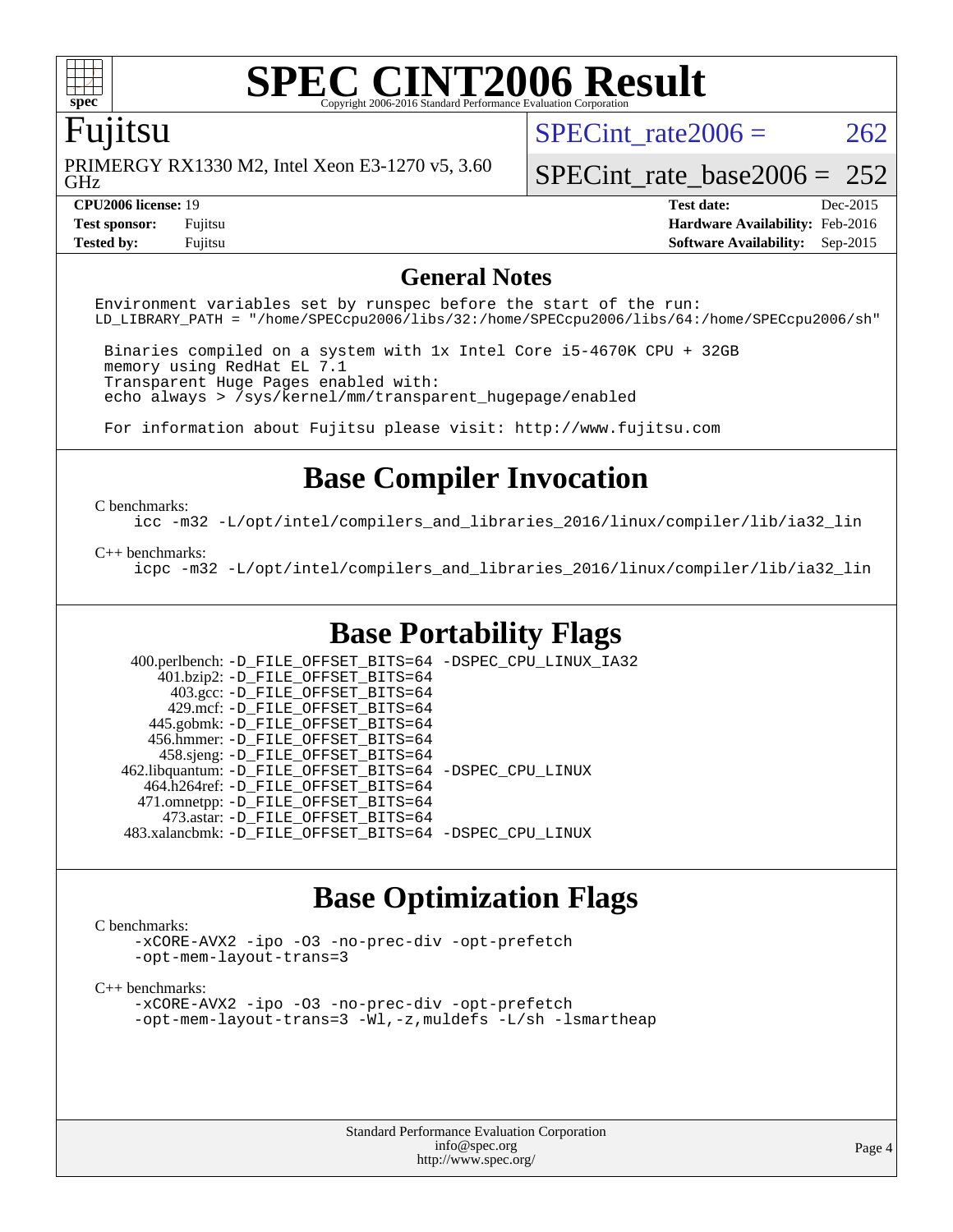

### **[SPEC CINT2006 Result](http://www.spec.org/auto/cpu2006/Docs/result-fields.html#SPECCINT2006Result)** Copyright 2006-2016 Standard Performance Evaluation

### Fujitsu

GHz PRIMERGY RX1330 M2, Intel Xeon E3-1270 v5, 3.60 SPECint rate $2006 = 262$ 

[SPECint\\_rate\\_base2006 =](http://www.spec.org/auto/cpu2006/Docs/result-fields.html#SPECintratebase2006)  $252$ 

**[CPU2006 license:](http://www.spec.org/auto/cpu2006/Docs/result-fields.html#CPU2006license)** 19 **[Test date:](http://www.spec.org/auto/cpu2006/Docs/result-fields.html#Testdate)** Dec-2015 **[Test sponsor:](http://www.spec.org/auto/cpu2006/Docs/result-fields.html#Testsponsor)** Fujitsu **[Hardware Availability:](http://www.spec.org/auto/cpu2006/Docs/result-fields.html#HardwareAvailability)** Feb-2016 **[Tested by:](http://www.spec.org/auto/cpu2006/Docs/result-fields.html#Testedby)** Fujitsu **[Software Availability:](http://www.spec.org/auto/cpu2006/Docs/result-fields.html#SoftwareAvailability)** Sep-2015

### **[Base Other Flags](http://www.spec.org/auto/cpu2006/Docs/result-fields.html#BaseOtherFlags)**

[C benchmarks](http://www.spec.org/auto/cpu2006/Docs/result-fields.html#Cbenchmarks):

403.gcc: [-Dalloca=\\_alloca](http://www.spec.org/cpu2006/results/res2016q1/cpu2006-20160111-38676.flags.html#b403.gcc_baseEXTRA_CFLAGS_Dalloca_be3056838c12de2578596ca5467af7f3)

**[Peak Compiler Invocation](http://www.spec.org/auto/cpu2006/Docs/result-fields.html#PeakCompilerInvocation)**

[C benchmarks \(except as noted below\)](http://www.spec.org/auto/cpu2006/Docs/result-fields.html#Cbenchmarksexceptasnotedbelow):

[icc -m32 -L/opt/intel/compilers\\_and\\_libraries\\_2016/linux/compiler/lib/ia32\\_lin](http://www.spec.org/cpu2006/results/res2016q1/cpu2006-20160111-38676.flags.html#user_CCpeak_intel_icc_e10256ba5924b668798078a321b0cb3f)

400.perlbench: [icc -m64](http://www.spec.org/cpu2006/results/res2016q1/cpu2006-20160111-38676.flags.html#user_peakCCLD400_perlbench_intel_icc_64bit_bda6cc9af1fdbb0edc3795bac97ada53)

401.bzip2: [icc -m64](http://www.spec.org/cpu2006/results/res2016q1/cpu2006-20160111-38676.flags.html#user_peakCCLD401_bzip2_intel_icc_64bit_bda6cc9af1fdbb0edc3795bac97ada53)

456.hmmer: [icc -m64](http://www.spec.org/cpu2006/results/res2016q1/cpu2006-20160111-38676.flags.html#user_peakCCLD456_hmmer_intel_icc_64bit_bda6cc9af1fdbb0edc3795bac97ada53)

458.sjeng: [icc -m64](http://www.spec.org/cpu2006/results/res2016q1/cpu2006-20160111-38676.flags.html#user_peakCCLD458_sjeng_intel_icc_64bit_bda6cc9af1fdbb0edc3795bac97ada53)

[C++ benchmarks:](http://www.spec.org/auto/cpu2006/Docs/result-fields.html#CXXbenchmarks)

[icpc -m32 -L/opt/intel/compilers\\_and\\_libraries\\_2016/linux/compiler/lib/ia32\\_lin](http://www.spec.org/cpu2006/results/res2016q1/cpu2006-20160111-38676.flags.html#user_CXXpeak_intel_icpc_b4f50a394bdb4597aa5879c16bc3f5c5)

### **[Peak Portability Flags](http://www.spec.org/auto/cpu2006/Docs/result-fields.html#PeakPortabilityFlags)**

 400.perlbench: [-D\\_FILE\\_OFFSET\\_BITS=64](http://www.spec.org/cpu2006/results/res2016q1/cpu2006-20160111-38676.flags.html#user_peakPORTABILITY400_perlbench_file_offset_bits_64_438cf9856305ebd76870a2c6dc2689ab) [-DSPEC\\_CPU\\_LP64](http://www.spec.org/cpu2006/results/res2016q1/cpu2006-20160111-38676.flags.html#b400.perlbench_peakCPORTABILITY_DSPEC_CPU_LP64) [-DSPEC\\_CPU\\_LINUX\\_X64](http://www.spec.org/cpu2006/results/res2016q1/cpu2006-20160111-38676.flags.html#b400.perlbench_peakCPORTABILITY_DSPEC_CPU_LINUX_X64) 401.bzip2: [-D\\_FILE\\_OFFSET\\_BITS=64](http://www.spec.org/cpu2006/results/res2016q1/cpu2006-20160111-38676.flags.html#user_peakPORTABILITY401_bzip2_file_offset_bits_64_438cf9856305ebd76870a2c6dc2689ab) [-DSPEC\\_CPU\\_LP64](http://www.spec.org/cpu2006/results/res2016q1/cpu2006-20160111-38676.flags.html#suite_peakCPORTABILITY401_bzip2_DSPEC_CPU_LP64) 403.gcc: [-D\\_FILE\\_OFFSET\\_BITS=64](http://www.spec.org/cpu2006/results/res2016q1/cpu2006-20160111-38676.flags.html#user_peakPORTABILITY403_gcc_file_offset_bits_64_438cf9856305ebd76870a2c6dc2689ab) 429.mcf: [-D\\_FILE\\_OFFSET\\_BITS=64](http://www.spec.org/cpu2006/results/res2016q1/cpu2006-20160111-38676.flags.html#user_peakPORTABILITY429_mcf_file_offset_bits_64_438cf9856305ebd76870a2c6dc2689ab) 445.gobmk: [-D\\_FILE\\_OFFSET\\_BITS=64](http://www.spec.org/cpu2006/results/res2016q1/cpu2006-20160111-38676.flags.html#user_peakPORTABILITY445_gobmk_file_offset_bits_64_438cf9856305ebd76870a2c6dc2689ab) 456.hmmer: [-D\\_FILE\\_OFFSET\\_BITS=64](http://www.spec.org/cpu2006/results/res2016q1/cpu2006-20160111-38676.flags.html#user_peakPORTABILITY456_hmmer_file_offset_bits_64_438cf9856305ebd76870a2c6dc2689ab) [-DSPEC\\_CPU\\_LP64](http://www.spec.org/cpu2006/results/res2016q1/cpu2006-20160111-38676.flags.html#suite_peakCPORTABILITY456_hmmer_DSPEC_CPU_LP64) 458.sjeng: [-D\\_FILE\\_OFFSET\\_BITS=64](http://www.spec.org/cpu2006/results/res2016q1/cpu2006-20160111-38676.flags.html#user_peakPORTABILITY458_sjeng_file_offset_bits_64_438cf9856305ebd76870a2c6dc2689ab) [-DSPEC\\_CPU\\_LP64](http://www.spec.org/cpu2006/results/res2016q1/cpu2006-20160111-38676.flags.html#suite_peakCPORTABILITY458_sjeng_DSPEC_CPU_LP64) 462.libquantum: [-D\\_FILE\\_OFFSET\\_BITS=64](http://www.spec.org/cpu2006/results/res2016q1/cpu2006-20160111-38676.flags.html#user_peakPORTABILITY462_libquantum_file_offset_bits_64_438cf9856305ebd76870a2c6dc2689ab) [-DSPEC\\_CPU\\_LINUX](http://www.spec.org/cpu2006/results/res2016q1/cpu2006-20160111-38676.flags.html#b462.libquantum_peakCPORTABILITY_DSPEC_CPU_LINUX) 464.h264ref: [-D\\_FILE\\_OFFSET\\_BITS=64](http://www.spec.org/cpu2006/results/res2016q1/cpu2006-20160111-38676.flags.html#user_peakPORTABILITY464_h264ref_file_offset_bits_64_438cf9856305ebd76870a2c6dc2689ab) 471.omnetpp: [-D\\_FILE\\_OFFSET\\_BITS=64](http://www.spec.org/cpu2006/results/res2016q1/cpu2006-20160111-38676.flags.html#user_peakPORTABILITY471_omnetpp_file_offset_bits_64_438cf9856305ebd76870a2c6dc2689ab) 473.astar: [-D\\_FILE\\_OFFSET\\_BITS=64](http://www.spec.org/cpu2006/results/res2016q1/cpu2006-20160111-38676.flags.html#user_peakPORTABILITY473_astar_file_offset_bits_64_438cf9856305ebd76870a2c6dc2689ab) 483.xalancbmk: [-D\\_FILE\\_OFFSET\\_BITS=64](http://www.spec.org/cpu2006/results/res2016q1/cpu2006-20160111-38676.flags.html#user_peakPORTABILITY483_xalancbmk_file_offset_bits_64_438cf9856305ebd76870a2c6dc2689ab) [-DSPEC\\_CPU\\_LINUX](http://www.spec.org/cpu2006/results/res2016q1/cpu2006-20160111-38676.flags.html#b483.xalancbmk_peakCXXPORTABILITY_DSPEC_CPU_LINUX)

### **[Peak Optimization Flags](http://www.spec.org/auto/cpu2006/Docs/result-fields.html#PeakOptimizationFlags)**

[C benchmarks](http://www.spec.org/auto/cpu2006/Docs/result-fields.html#Cbenchmarks):

 400.perlbench: [-xCORE-AVX2](http://www.spec.org/cpu2006/results/res2016q1/cpu2006-20160111-38676.flags.html#user_peakPASS2_CFLAGSPASS2_LDCFLAGS400_perlbench_f-xAVX2_5f5fc0cbe2c9f62c816d3e45806c70d7)(pass 2) [-prof-gen:threadsafe](http://www.spec.org/cpu2006/results/res2016q1/cpu2006-20160111-38676.flags.html#user_peakPASS1_CFLAGSPASS1_LDCFLAGS400_perlbench_prof_gen_21a26eb79f378b550acd7bec9fe4467a)(pass 1) [-ipo](http://www.spec.org/cpu2006/results/res2016q1/cpu2006-20160111-38676.flags.html#user_peakPASS2_CFLAGSPASS2_LDCFLAGS400_perlbench_f-ipo)(pass 2) [-O3](http://www.spec.org/cpu2006/results/res2016q1/cpu2006-20160111-38676.flags.html#user_peakPASS2_CFLAGSPASS2_LDCFLAGS400_perlbench_f-O3)(pass 2) [-no-prec-div](http://www.spec.org/cpu2006/results/res2016q1/cpu2006-20160111-38676.flags.html#user_peakPASS2_CFLAGSPASS2_LDCFLAGS400_perlbench_f-no-prec-div)(pass 2) [-par-num-threads=1](http://www.spec.org/cpu2006/results/res2016q1/cpu2006-20160111-38676.flags.html#user_peakPASS1_CFLAGSPASS1_LDCFLAGS400_perlbench_par_num_threads_786a6ff141b4e9e90432e998842df6c2)(pass 1) [-prof-use](http://www.spec.org/cpu2006/results/res2016q1/cpu2006-20160111-38676.flags.html#user_peakPASS2_CFLAGSPASS2_LDCFLAGS400_perlbench_prof_use_bccf7792157ff70d64e32fe3e1250b55)(pass 2) [-auto-ilp32](http://www.spec.org/cpu2006/results/res2016q1/cpu2006-20160111-38676.flags.html#user_peakCOPTIMIZE400_perlbench_f-auto-ilp32)

Continued on next page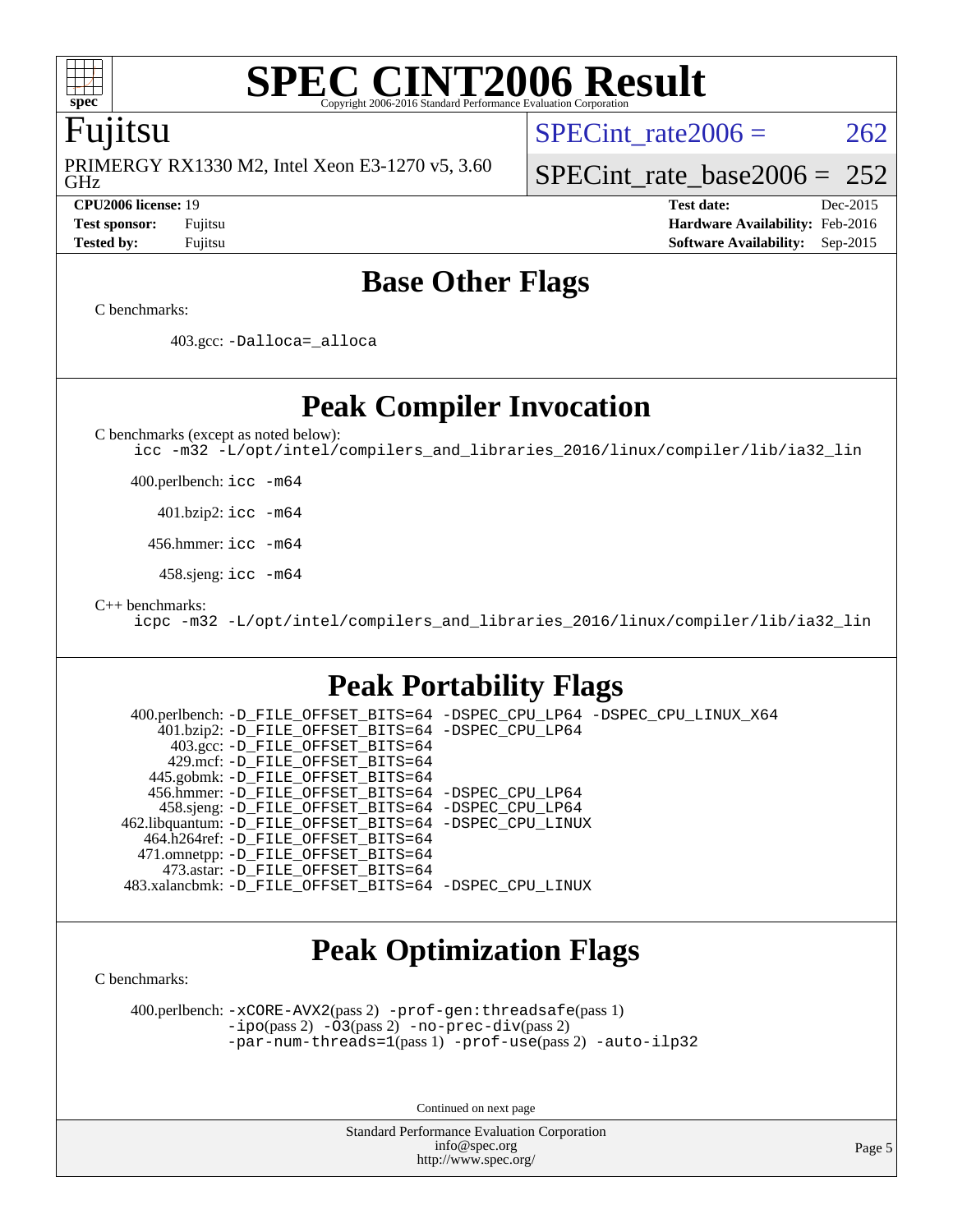

### **[SPEC CINT2006 Result](http://www.spec.org/auto/cpu2006/Docs/result-fields.html#SPECCINT2006Result)** Copyright 2006-2016 Standard Performance Evaluation C

Fujitsu

GHz PRIMERGY RX1330 M2, Intel Xeon E3-1270 v5, 3.60 [SPECint\\_rate\\_base2006 =](http://www.spec.org/auto/cpu2006/Docs/result-fields.html#SPECintratebase2006)  $252$ 

SPECint rate $2006 = 262$ 

**[CPU2006 license:](http://www.spec.org/auto/cpu2006/Docs/result-fields.html#CPU2006license)** 19 **[Test date:](http://www.spec.org/auto/cpu2006/Docs/result-fields.html#Testdate)** Dec-2015 **[Test sponsor:](http://www.spec.org/auto/cpu2006/Docs/result-fields.html#Testsponsor)** Fujitsu **[Hardware Availability:](http://www.spec.org/auto/cpu2006/Docs/result-fields.html#HardwareAvailability)** Feb-2016 **[Tested by:](http://www.spec.org/auto/cpu2006/Docs/result-fields.html#Testedby)** Fujitsu **[Software Availability:](http://www.spec.org/auto/cpu2006/Docs/result-fields.html#SoftwareAvailability)** Sep-2015

## **[Peak Optimization Flags \(Continued\)](http://www.spec.org/auto/cpu2006/Docs/result-fields.html#PeakOptimizationFlags)**

```
 401.bzip2: -xCORE-AVX2(pass 2) -prof-gen:threadsafe(pass 1)
               -no-prec-div(pass 2)-par-num-threads=1(pass 1) -prof-use(pass 2) -opt-prefetch
               -auto-ilp32 -ansi-alias
         403.gcc: -xCORE-AVX2 -ipo -O3 -no-prec-div
        429.mcf: basepeak = yes
       445.gobmk: basepeak = yes
       456.hmmer: -xCORE-AVX2 -ipo -O3 -no-prec-div -unroll2 -auto-ilp32
        458.sjeng: -xCORE-AVX2(pass 2) -prof-gen:threadsafe(pass 1)
               -ipo(pass 2) -O3(pass 2) -no-prec-div(pass 2)
               -par-num-threads=1(pass 1) -prof-use(pass 2) -unroll4
               -auto-ilp32
  462.libquantum: basepeak = yes
      464.h264ref: -xCORE-AVX2(pass 2) -prof-gen:threadsafe(pass 1)
               -no-prec-div(pass 2)-par-num-threads=1(pass 1) -prof-use(pass 2) -unroll2
               -ansi-alias
C++ benchmarks: 
     471.omnetpp: -xCORE-AVX2(pass 2) -prof-gen:threadsafe(pass 1)
               -no-prec-div(pass 2)-par-num-threads=1(pass 1) -prof-use(pass 2) -ansi-alias
               -opt-ra-region-strategy=block -Wl,-z,muldefs
               -L/sh -lsmartheap
       473.astar: basepeak = yes
```
483.xalancbmk: basepeak = yes

### **[Peak Other Flags](http://www.spec.org/auto/cpu2006/Docs/result-fields.html#PeakOtherFlags)**

```
C benchmarks:
```
403.gcc: [-Dalloca=\\_alloca](http://www.spec.org/cpu2006/results/res2016q1/cpu2006-20160111-38676.flags.html#b403.gcc_peakEXTRA_CFLAGS_Dalloca_be3056838c12de2578596ca5467af7f3)

```
The flags files that were used to format this result can be browsed at
http://www.spec.org/cpu2006/flags/Intel-ic16.0-official-linux64.html
http://www.spec.org/cpu2006/flags/Fujitsu-Platform-Settings-V1.2-HSW-RevA.html
```